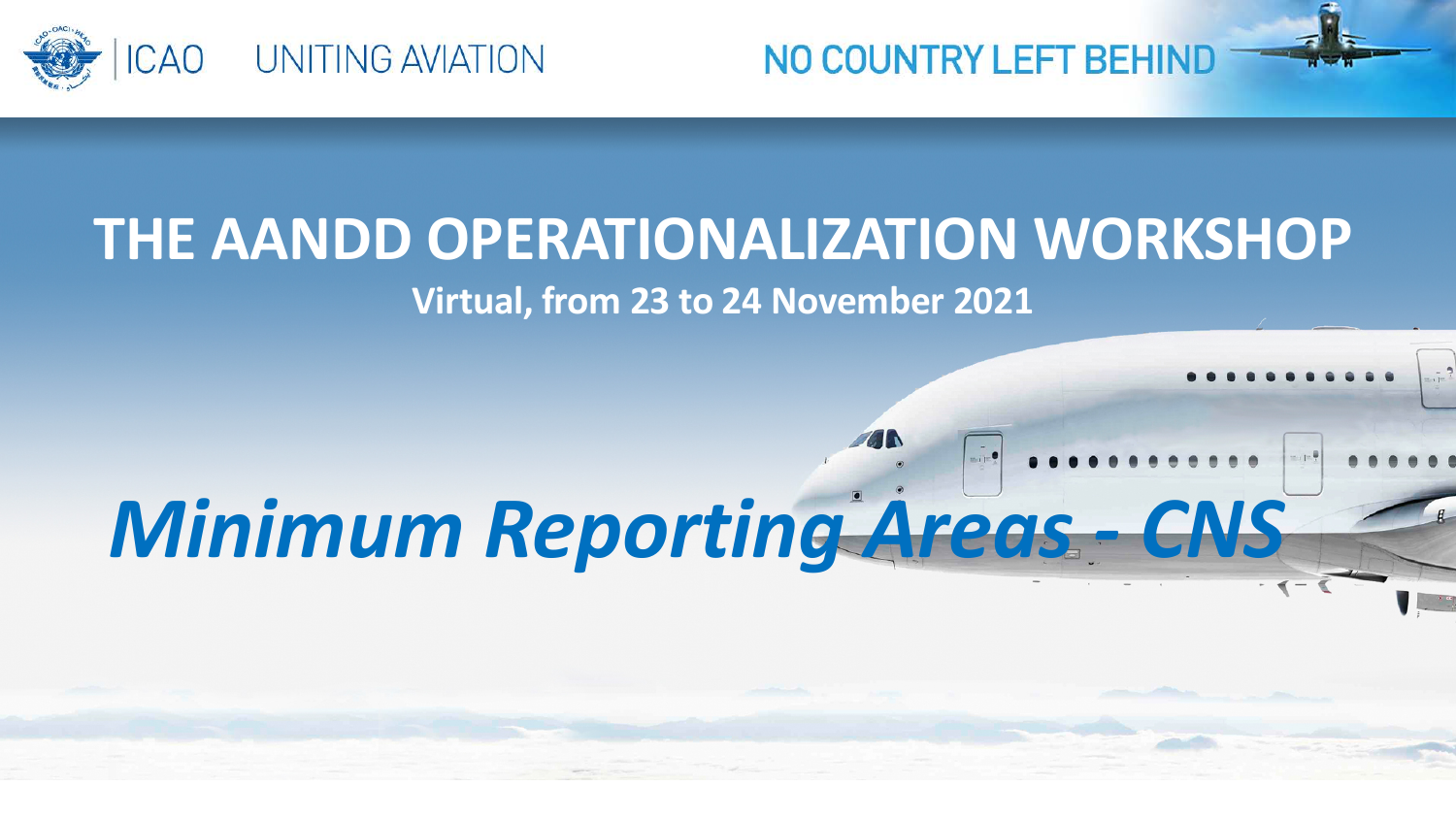

# **OUTLINE**

- **Minimum reporting in the Ground/Ground & Air/Ground Communication area**
- **Minimum reporting in the Navigation area**
- **Minimum reporting in the Surveillance area**
- **Minimum reporting in the Spectrum area**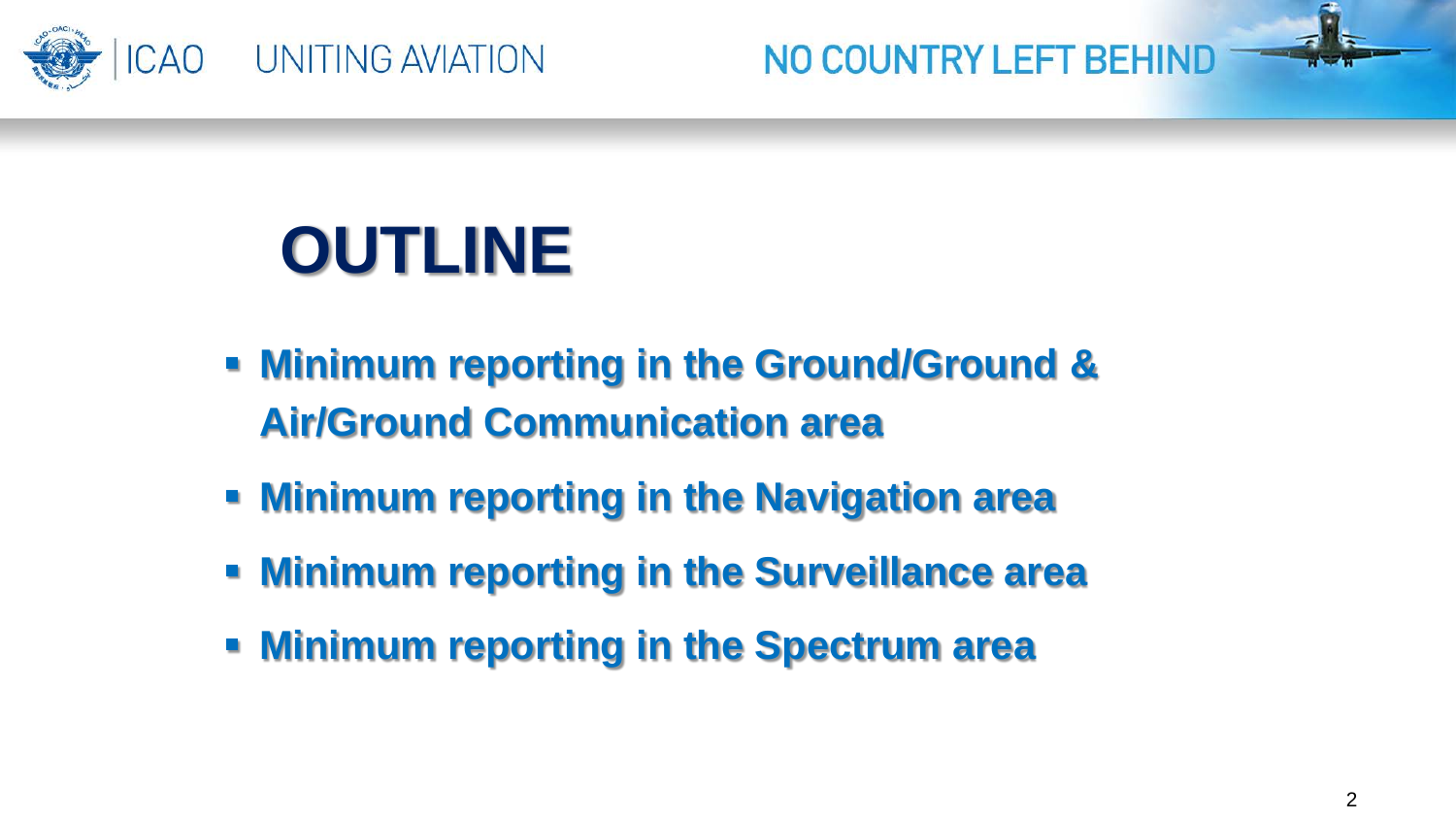

### **Minimum Reporting Areas Communication, Navigation, Surveillance and Spectrum**

# • **Communication**

- Ground/Ground (ATS/DS, AIDC, VoIP, AFTN and AMHS)
- $\triangleright$  Air/Ground (HF/VHF voice com, HF/VHF DL and CPDLC)
- **Aeronautical Spectrum**

# • **Navigation**

 Conventional Nav'Aids and GNSS (Basic GNSS, ABAS/SBAS/SBAS)

# • **Surveillance**

SSR, ADS-C/B and Mlat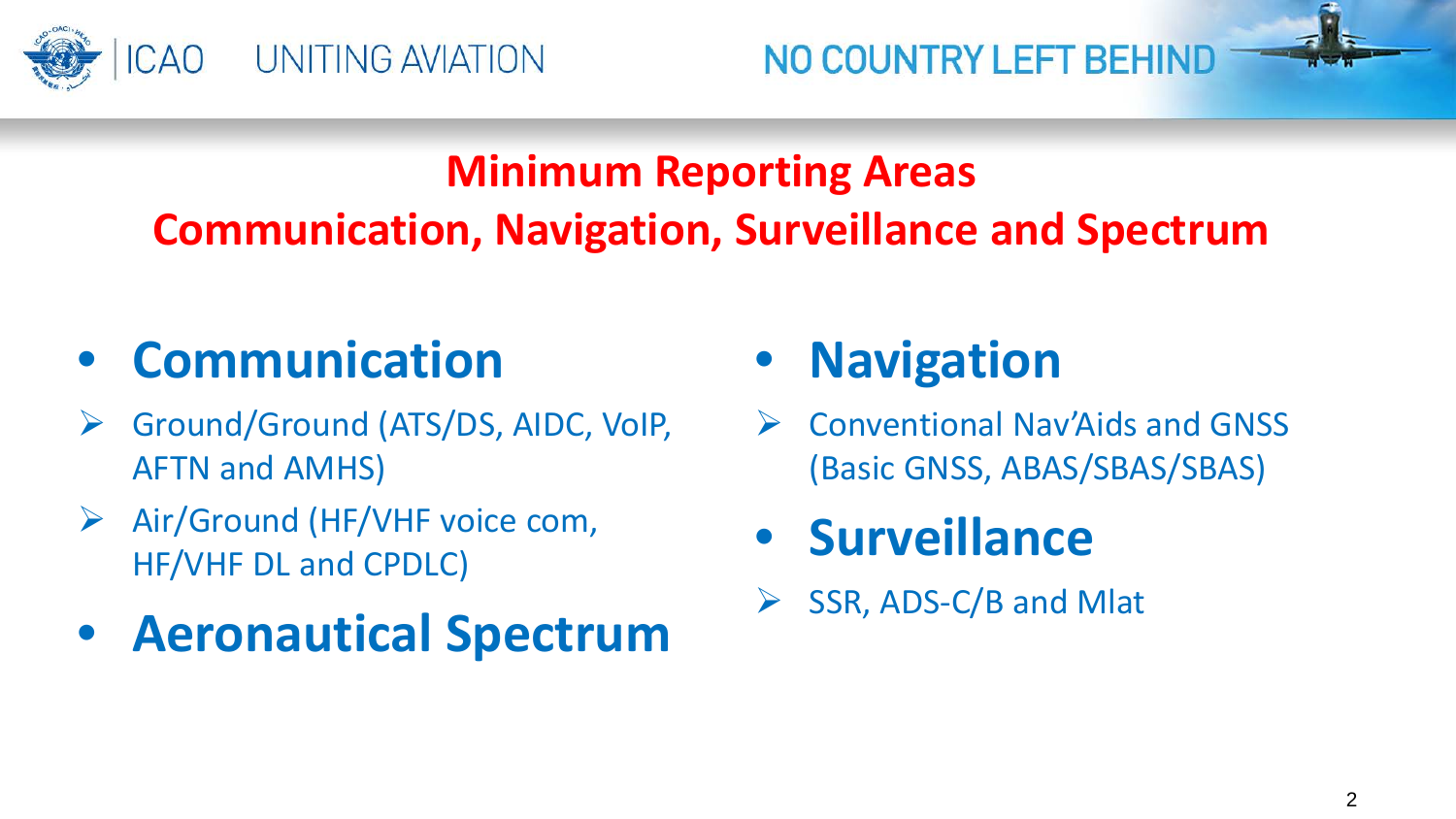



**…in relation to CNS**

**Annex 10 - Vols I, II, III, IV, V and VI, and Annex 11** *Operational procedure:* **PANS-ATM (Doc 4444),PANS-OPS (Doc 8168), PANS AIM (Doc 10066 AIM), Training (Doc 9868 Training )** *Regional requirements/procedure:*

> *Technical Requirement and Guidance Materials* **: Docs 9924, 9896, 9380, 9694, 10037, 9994, 9871, 9849, 8071, etc.. Supporting implementation:**

**Different Circulars and other related documents such as GANP/ASBU/CNS Technology and Services.**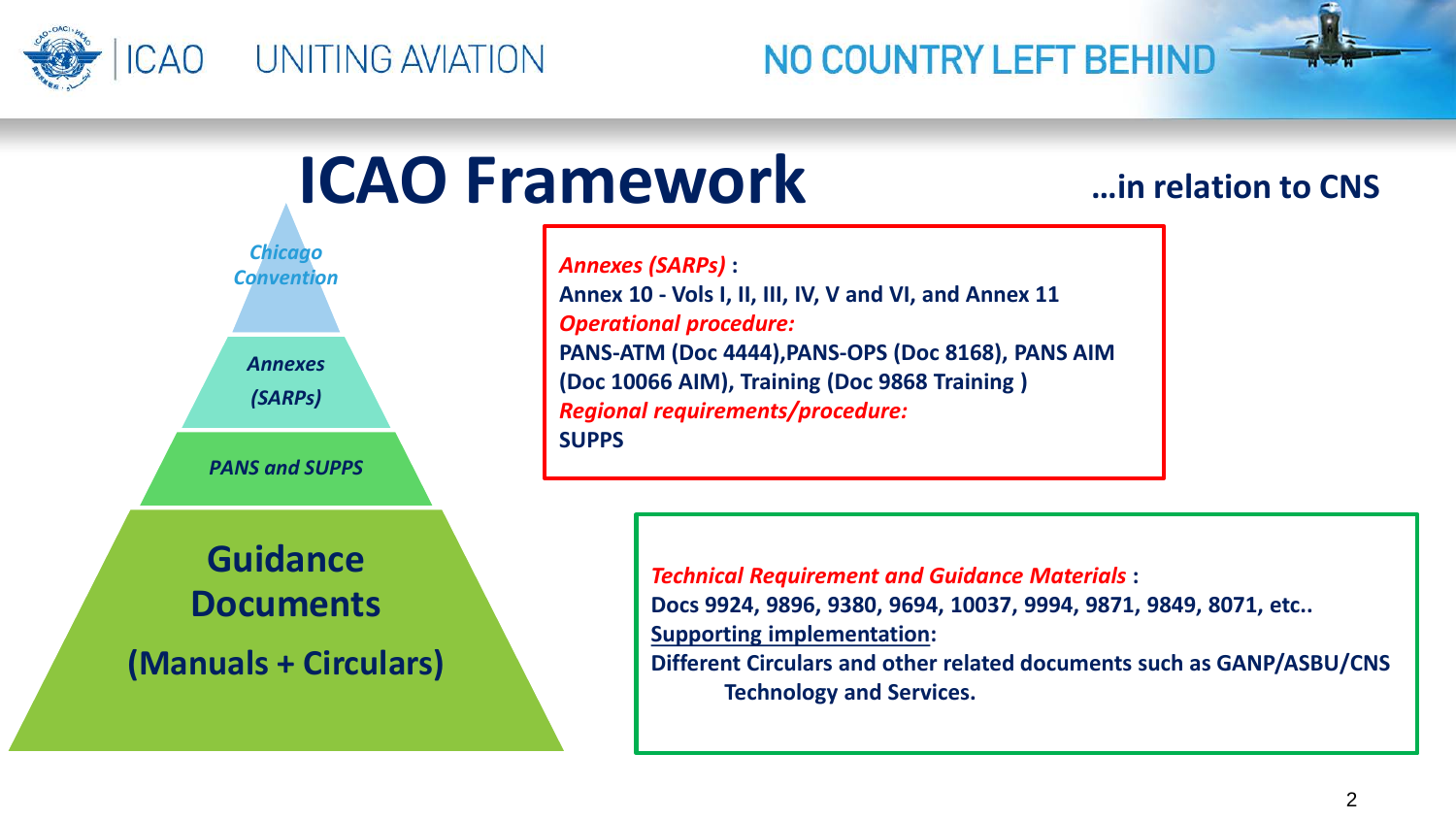

# **Minimum reporting in the Communication area Ground/Ground Communication (1)**

- **Deficiencies result when:**
	- Air Traffic Service/Direct Speech (ATS/DS) in accordance with the operational requirements of Annex 11, Air Traffic Service Chapter 6, Doc 4444 Procedures for Air Navigation Services Chapter 10 and the provision of Is not implemented between two ATSUs, or not restored Annex 10 Volume II
	- Air Traffic Service Interfacilities Data Communication (AIDC) in accordance with the requirements of Annexes 10 and 11 and the relevant supporting guidance documents (Doc 4444, Doc 9694...)
		- Is not implemented between Air Traffic Service Units, or note restored as it appear to complement ATS/DS
	- VoIP
		- Is not implemented as it will bring more flexibility and increase the availability of vocal coordination communication.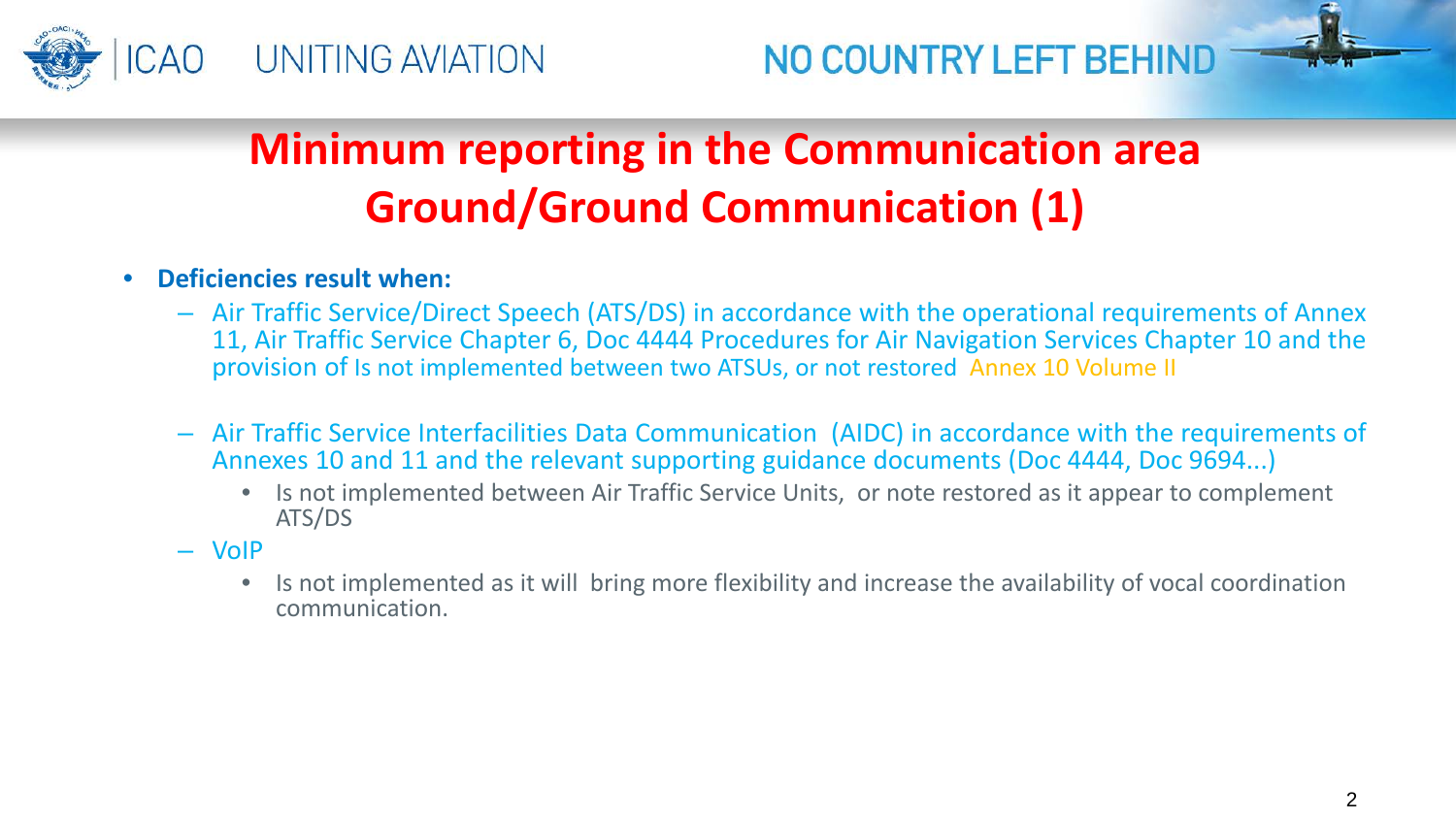

## **Minimum reporting in the Communication area Ground/Ground Communication (2)**

- **Deficiencies result when:**
	- Aeronautical Fixed Service Network (AFTN) and Air Traffic Service Message Handling System (AMHS) in accordance with the operational requirements of Annex 3 Aeronautical Meteorology, Annex 10 Volume II Aeronautical telecommunication, Annex 11 Air Traffic Service, Annex 15 Aeronautical Information Service, and the relevant supporting guidance documents (Doc 9896 Manual for the ATN using IPS Standards and Protocols, Doc 9880 Manual on Detailed Technical Specifications for the Aeronautical Telecommunication Network (ATN) using ISO/OSI Standards and Protocols, Doc 9694 Manual on Air Traffic Services Data Link Applications.
		- Are not implemented between telecommunication centers/States, or not restored
		- Rejected or missing Flight Plans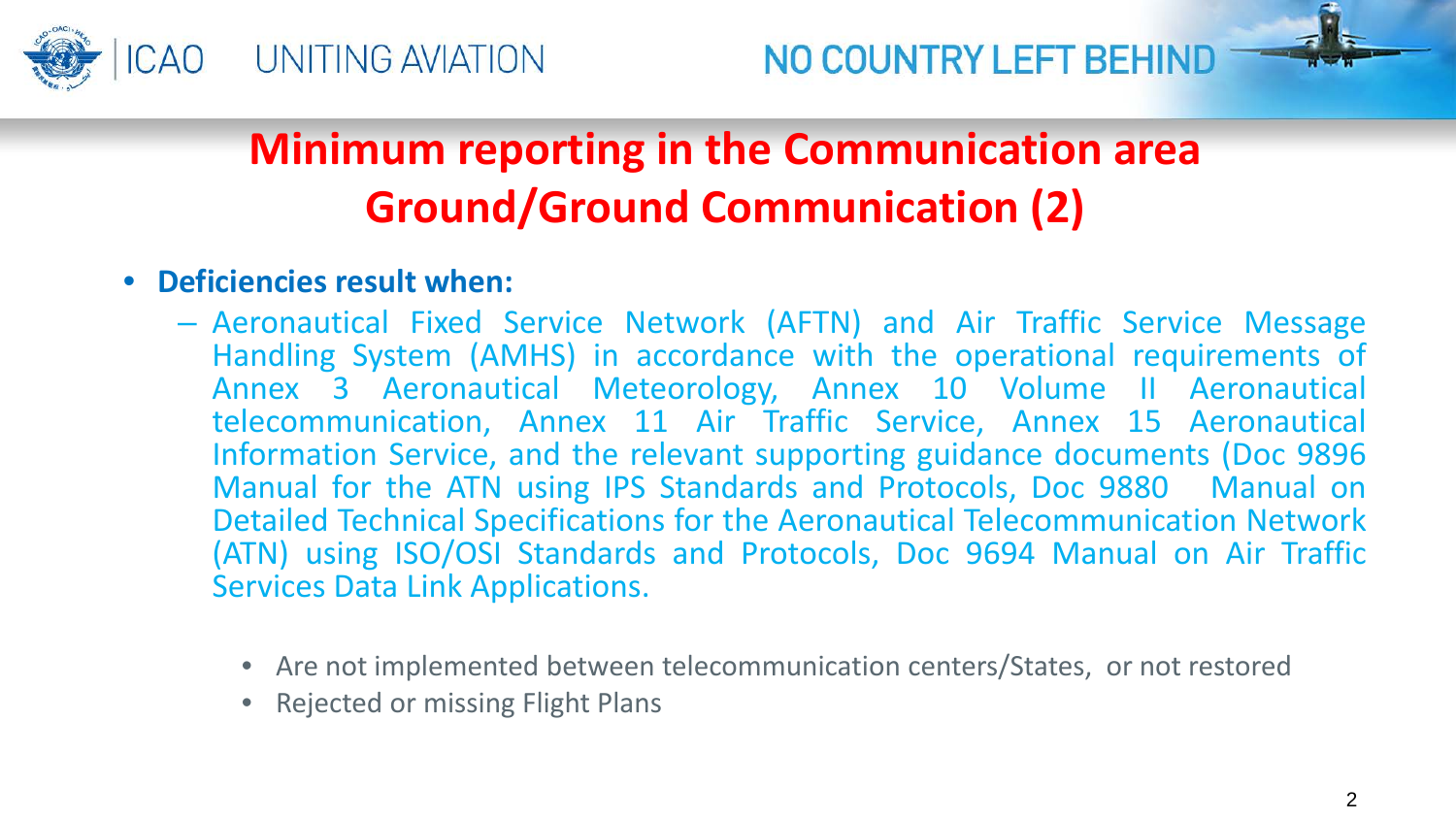



# **Minimum reporting in the Air/Ground Communication area**

#### • **Deficiencies result when:**

- High Frequency/Very High Frequency (HF/VHF) voice
- High frequency/Very High Frequency Data Link Communication (HF/VHF DL)
- Controller Pilot Data Link Communication (CPDLC)

In accordance with the operational requirements of ICAO Annex 10 Volume II & III Aeronautical Telecommunication, Annex 11 Air Traffic Service and relevant supporting guidance documents (Doc 4444 Procedures for Air Navigation Service (PANS-ATM) Doc 9694 Manual on Air Traffic Services Data Link Applications, Doc 10037 Global Operational Data Link Document (GOLD)

- Are not implemented, or not covering all airspaces and Air Traffic Control Centers involved in the prevision of air navigation service for international civil aviation, or not restored after breakdown/failure.
- Full VHF radio coverage not implemented (non availability of two way communication between ATS and aircraft)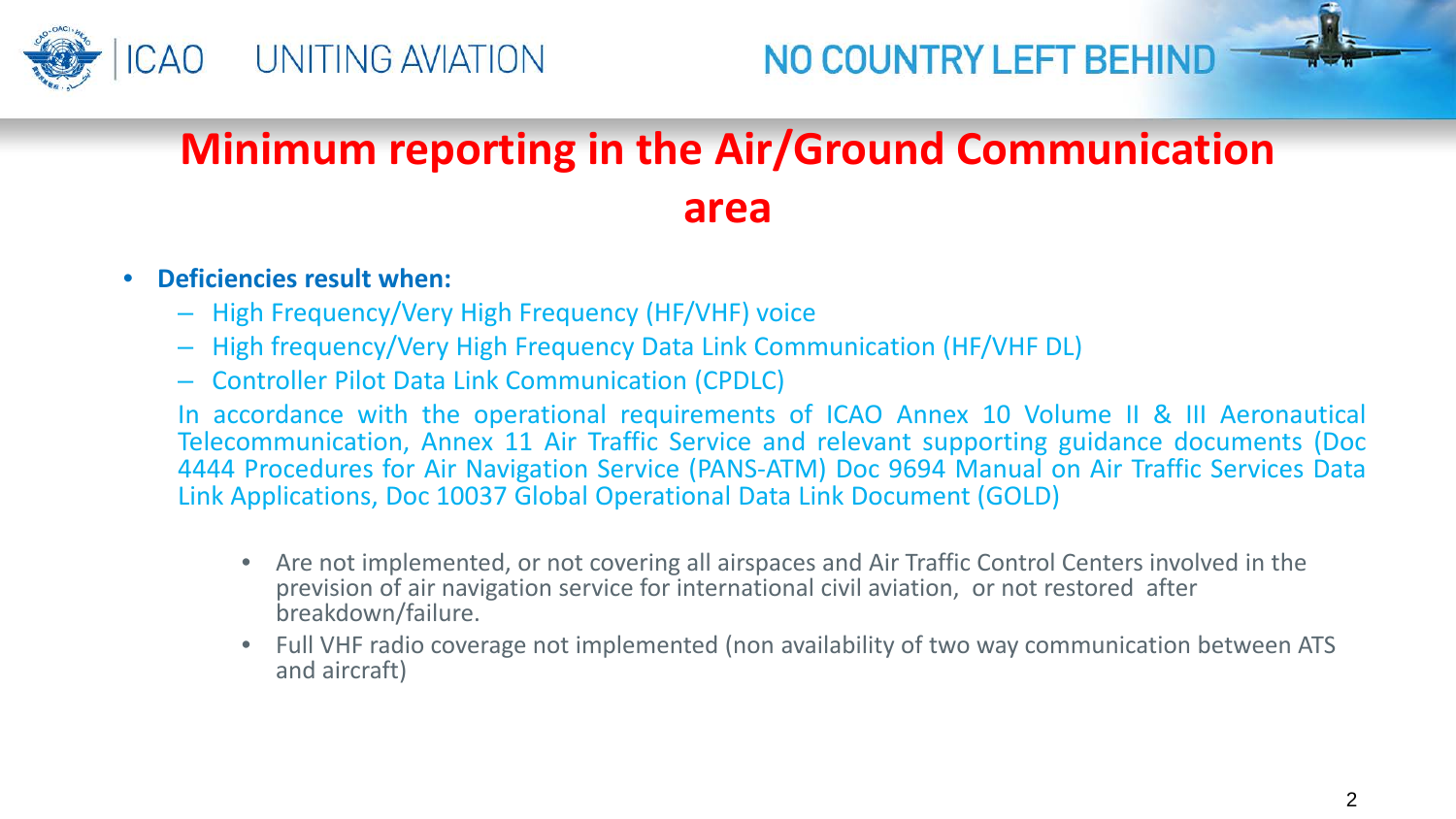



### **Minimum reporting in the Navigation area**

#### • **Deficiencies result when:**

- Conventional Radio Navigation in accordance with the AFI Air Navigation Plan (ANP), FASSID Table CNS3 (Radio Navigation Aids and GNSS in support of PBN implementation), and in the framework of the Roadmap for Navigation in the GANP and the AFI strategy.
	- Conventional Radionavigation stations (VOR, DME, ILS) are not implemented
	- Conventional Radio Navigations are out of services and not restored
	- Periodic flight calibration of NavAids in accordance with ICAO Doc 8701 are not being carried out
- Global Navigation Satellite System (GNSS) and its Augmented Systems (ABAS/GBAS/SBAS)
	- WGS-84 System is not implemented; or not fully implemented;
	- National Regulation on GNSS is not promulgated.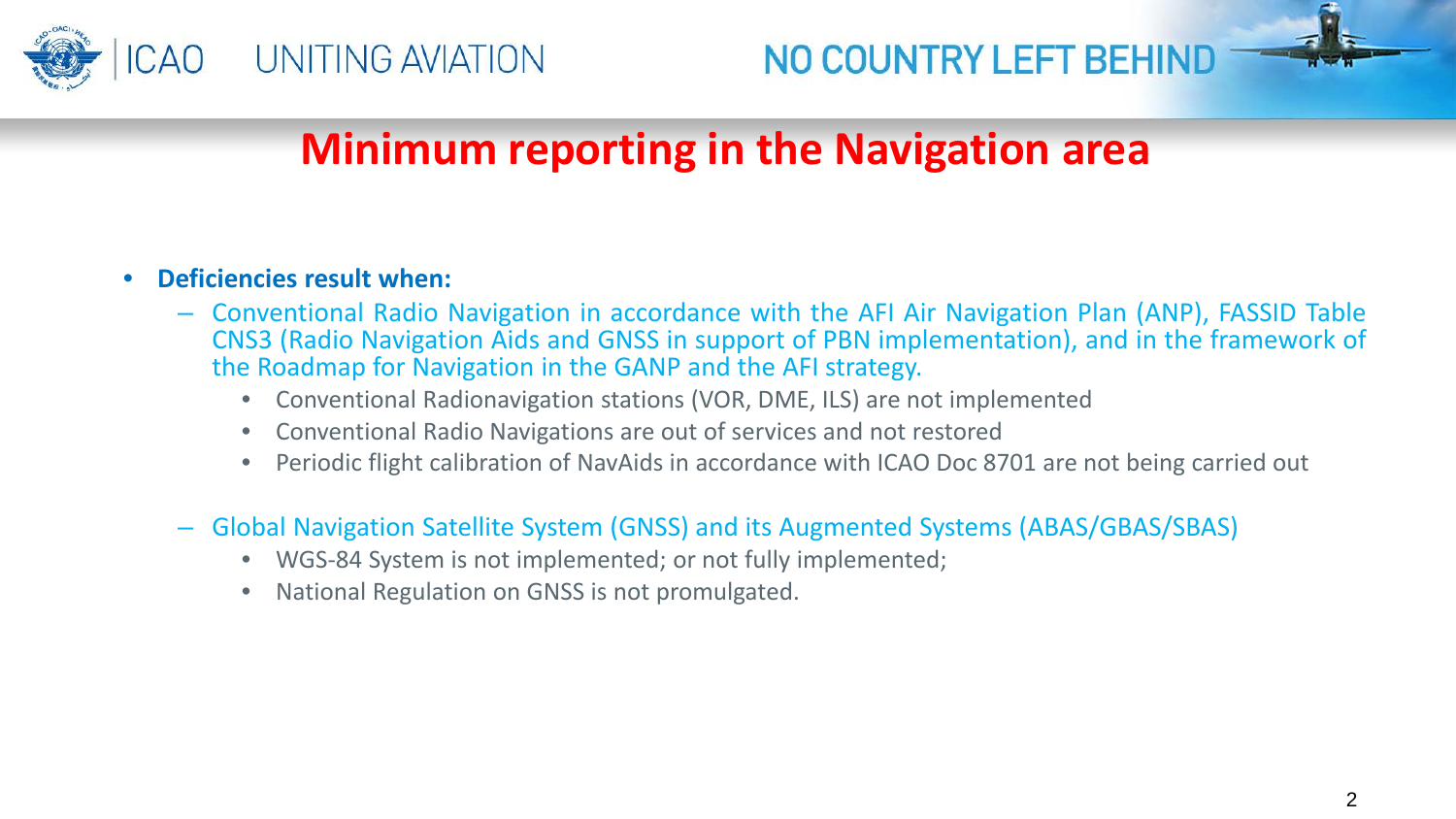

### **Minimum reporting in the Surveillance area**

#### • **Deficiencies result when:**

– In the framework of the CNS technology and services for Surveillance defined in the ICAO Annex 10 Volume 4 , the GANP technology roadmap and AFI strategy, the provision of air traffic surveillance will cover all areas of routing and homogeneous traffic flow in the AFI Region and will address all Centers involved in the provision of air navigation service for international civil aviation.

State:

- has not developed and applied procedures for 24-bit aircraft address assignment
- has a lack of essential surveillance facilities to support the provisions of ATS
- has not implemented Required Surveillance Performance RSP
- has not implemented SSR Mode S in continental airspace
- has not implemented ADS-C in the oceanic and continental remote airspace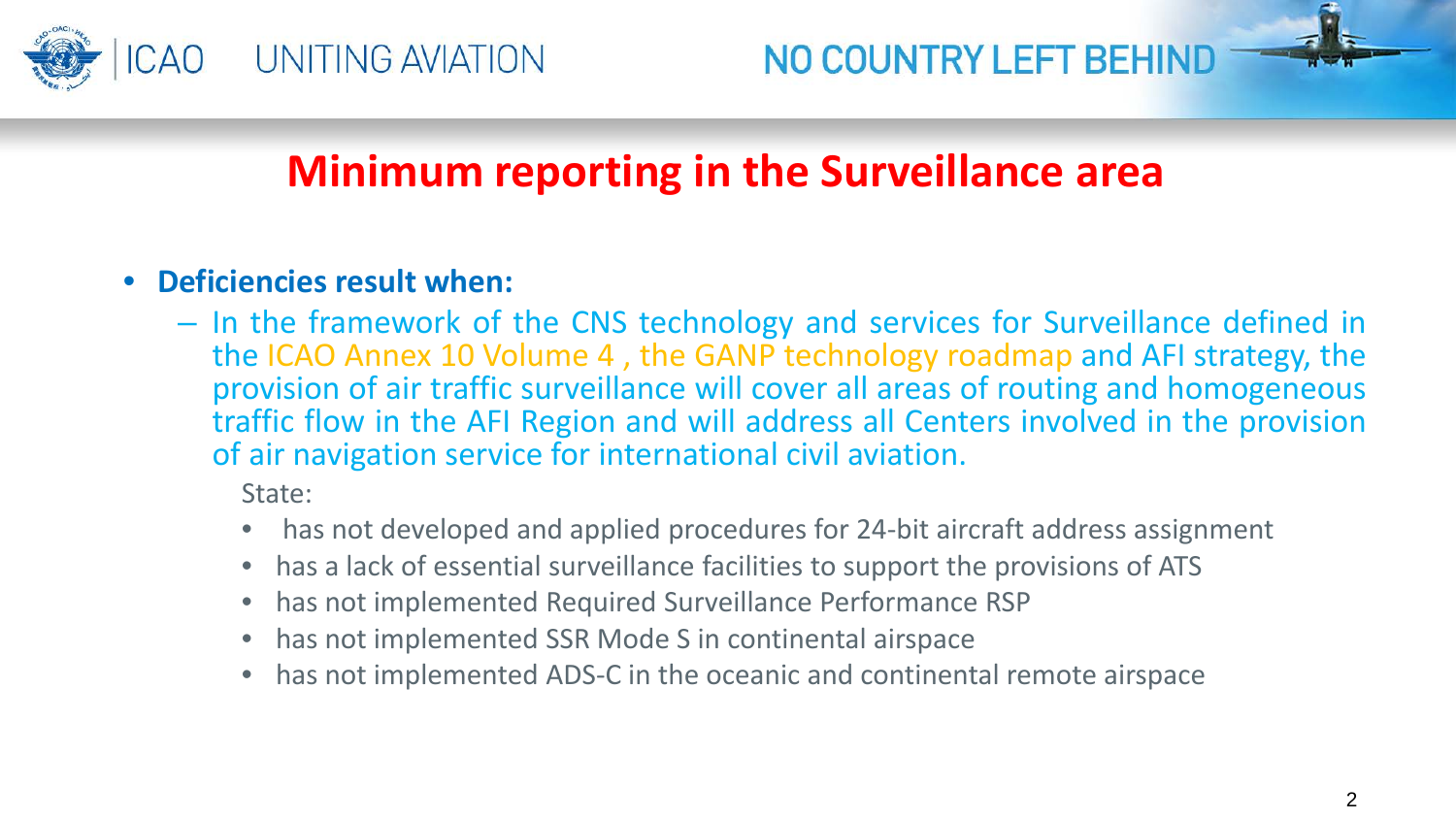

1991/1997

 $\overline{\mathbf{3}}$ 

Š \$  $\frac{8}{8}$ 



### **Minimum reporting in the Spectrum area**



777 GENERAL - ANTENNA LOCATIONS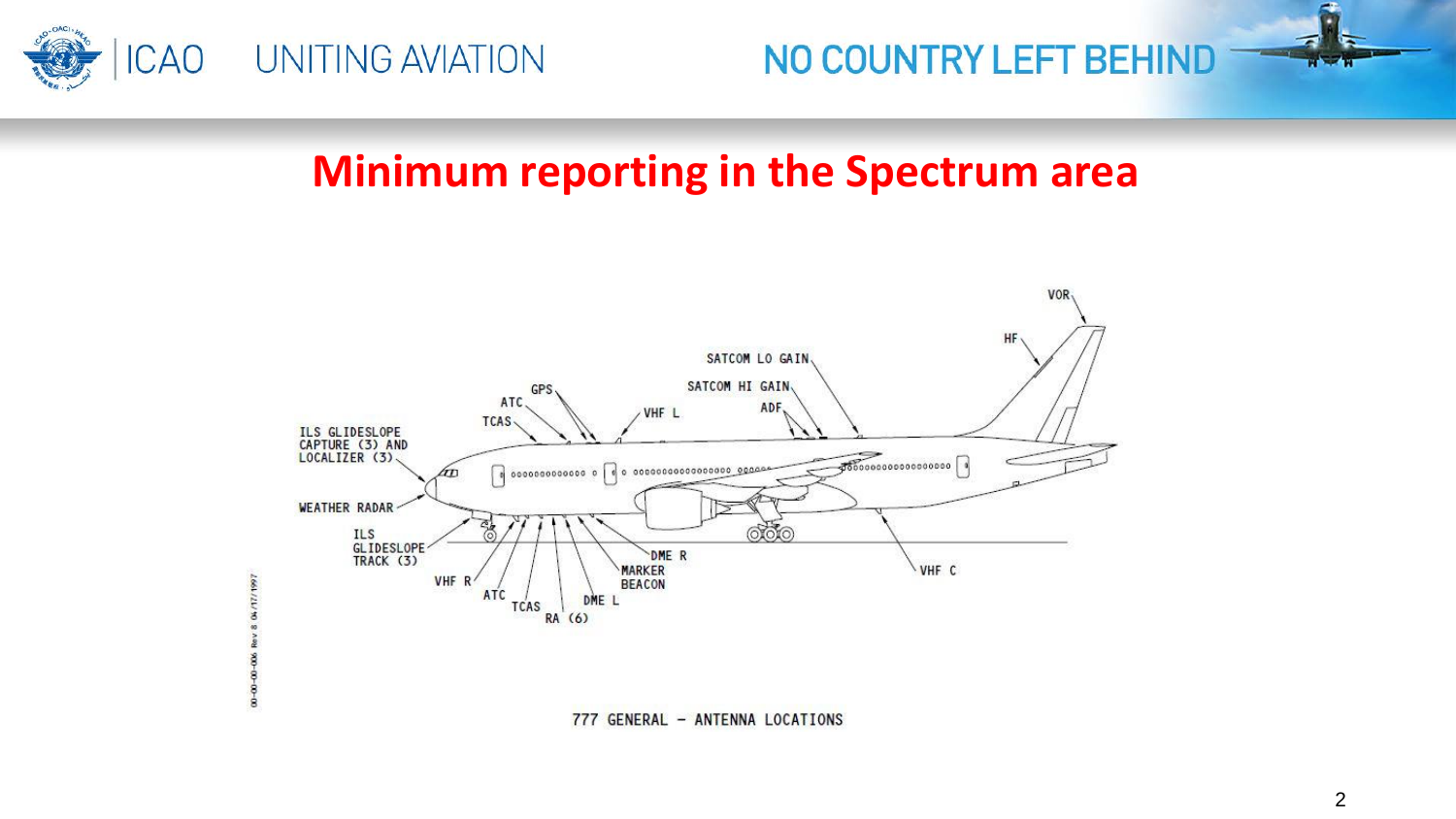



## **Minimum reporting in the Spectrum area**

#### • **Deficiencies result when:**

– In the framework of the CNS technology and services for Spectrum defined in the GANP and AFI strategy the provision of adequate spectrum to aeronautical CNS and ATM services will cover all airspaces involve all phases of flights and all ATCs. The implementation schemes will be in accordance with the requirements of the provision of Aeronautical spectrum as defined in the ICAO Annex 1O Volume 5 , the Handbook on Radio Frequency Spectrum Requirements for Civil Aviation (Doc. 9718) and the provision of the AFI Air Navigation Plan (AFI/RAN Abuja 1997)

#### State:

- has not registered aeronautical frequencies in use at their Telecommunication/Communication Authority
- Experienced Harmful interferences
- has a lack of coordination for aeronautical frequency assignments or non use of appropriate frequency bands
- Has not registered VSAT frequency in the ITU Master International Frequency Register (IMIFR)